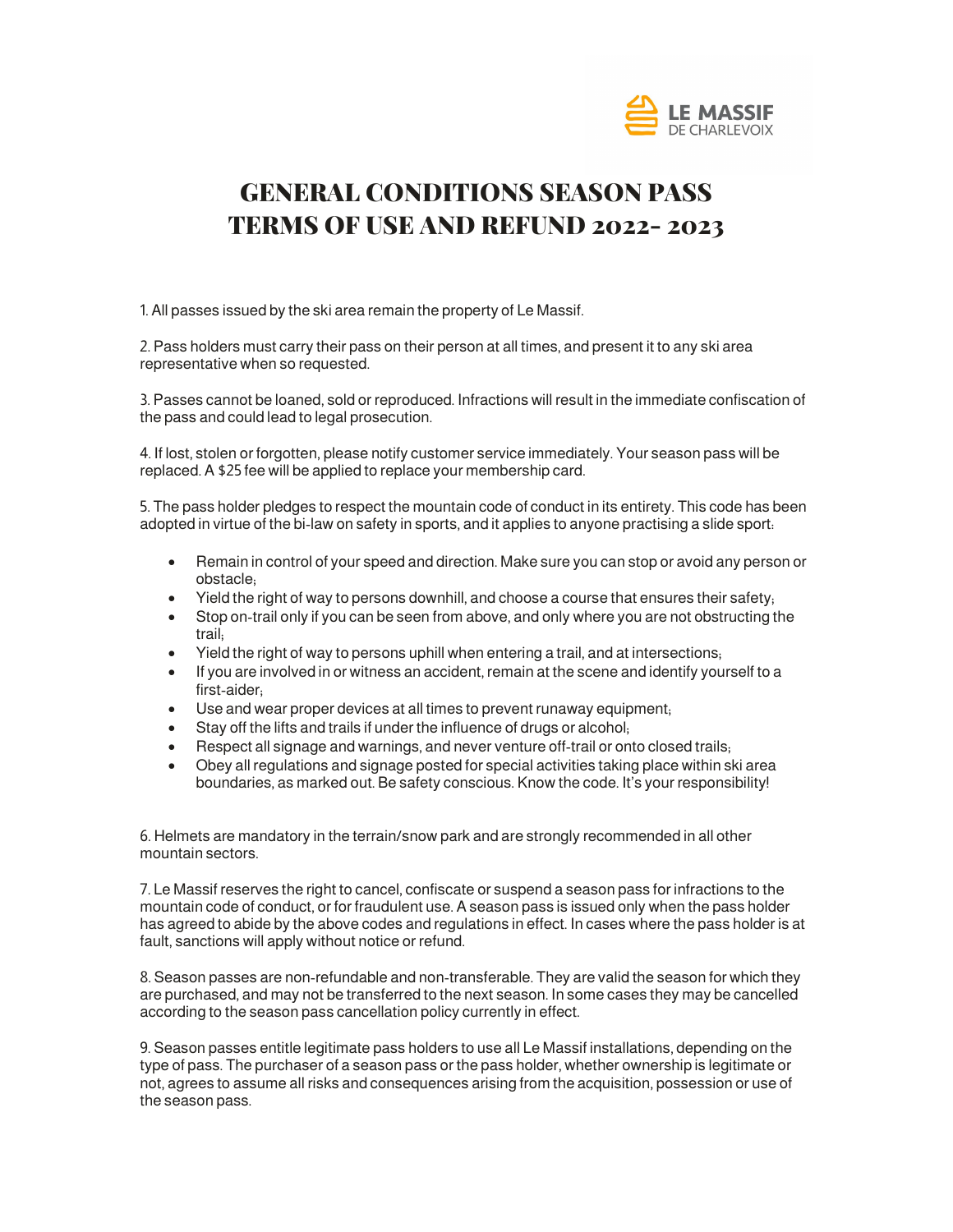

Pass holders agree there are inherent risks and dangers to practicing a Slide sport, of which they are aware. Pass holders accept all risks of Personal injury and assume full responsibility for material damages resulting from the said risks and dangers. Among others, the following are included among the risks and dangers inherent to practicing a slide sport:

- Opening date and length of a ski season;
- Changing climatic conditions or poor snow conditions;
- Changes in steepness of the slope:
- Presence of natural obstacles/features and on-mountain conditions. All natural onmountain conditions including ditches, crevices and streams, rocks, earth, areas with no snow coverage, trees, tree regrowth, natural bushes and stumps, and any other natural obstacle;
- Presence of ice/icy patches;
- Changes to surface conditions;
- Collisions with skiers or other persons;
- Presence of towers, pylons, posts, poles and any other structure used by ski area operations, including collisions with any of these elements;
- Use of ski lifts;
- Presence on-trail of mobile grooming equipment, emergency vehicles and snowmaking equipment.

10. Pass holders agree to pay a minimum fee of \$250 for personal rescues conducted in off-trail sectors or on closed trails.

11. For family passes, the head of household agrees to:

- Inform every family member of the terms of use regarding season passes;
- Only pass holders 18 years+ may commit to this contract. Anyone under the age of 18 requires the signature of a parent or legal guardian.

By becoming pass holder at Le Massif ski area, the member agrees and shall comply with all of the above terms of use. I declare that I have read, understood and agreed to this contract at time of purchase.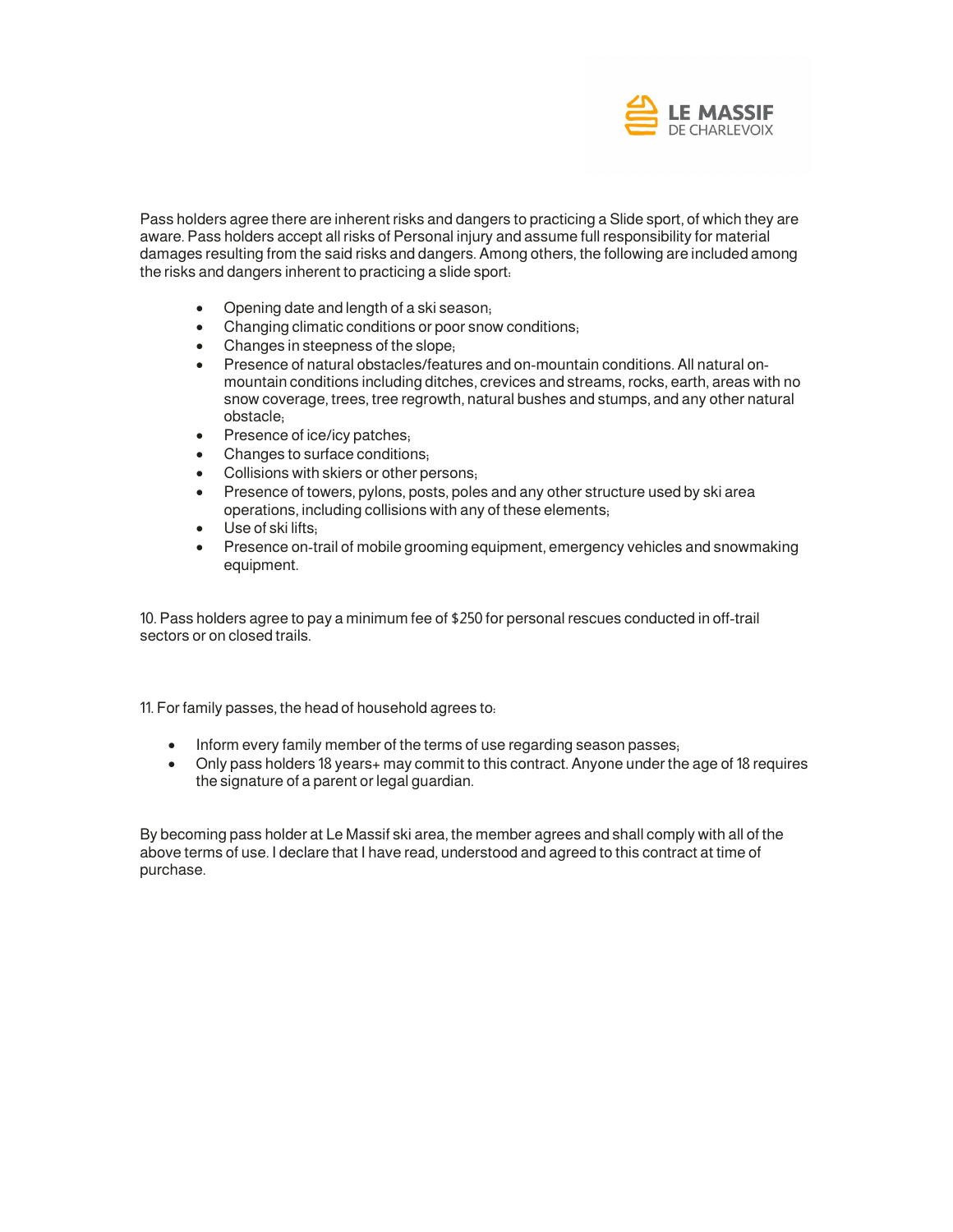

# REFUND POLICY (other than a judgment by decree)

The sale of a season pass is final, non-transferable and non-refundable

However, and in certain very specific situations, a total or partial refund may be granted in the form of a Massif Gift Card if all the conditions are met:

- 1. Illness or injury preventing the practice of board sports
	- 1.1. A medical certificate confirming such incapacity must be provided and contain the nature of the injury or illness, the date of commencement of the incapacity and the expected duration of the convalescence.
- 2. A professional transfer forcing the subscriber to move more than 200 km from the Massif resort
	- 2.1. A letter from the employer confirming the transfer and the date of entry into force of it must be provided

An administration fee of \$ 25 will apply before any reimbursement. In addition, a financial adjustment will apply if there is a change in the status of the family or couple membership

#### Before the ski resort opens:

- 1. We allow all new subscribers to ski for free this spring (2022) with the purchase of all 2022- 2023 subscriptions. Please note that we will charge the number of days of use at the current daily rate to anyone who wants to cancel their membership before the beginning of the 2022- 2023 season, for any reason.
- 2. Refund in the form of a Le Massif Gift Card

## As soon as the ski resort opens:

- 1. 50% of the purchase costs will be reimbursed if the subscriber cannot take advantage of his subscription from the 1st and until the 30th day of operation of the station
- 2. 25% of the purchase costs will be refunded if the subscriber cannot take advantage of his subscription from the 31st and until the 60th day of operation of the station
- 3. No reimbursement of the purchase costs will be made if the subscriber cannot take advantage of his subscription after the 61st day of operation of the station
- 4. All fees are subject to applicable taxes.
- 5. No cash refund / no exceptions

## To make your request:

Notify guest services within 15 consecutive days of non-participation from one of the following options:

- By email at administration@lemassif.com
- By fax at 418-632-5205
- In person at the guest services
- By mail: Le Massif s.e.c. (Cancellation request) 1350, rue Principale, Petite Rivière Saint-François, Quebec, G0A 2L0.\* All cancellations are at the discretion and approval of Le Massif s.e.c. within 30 days of receipt of the request and the latter reserves the right to modify this policy at any time during the season.